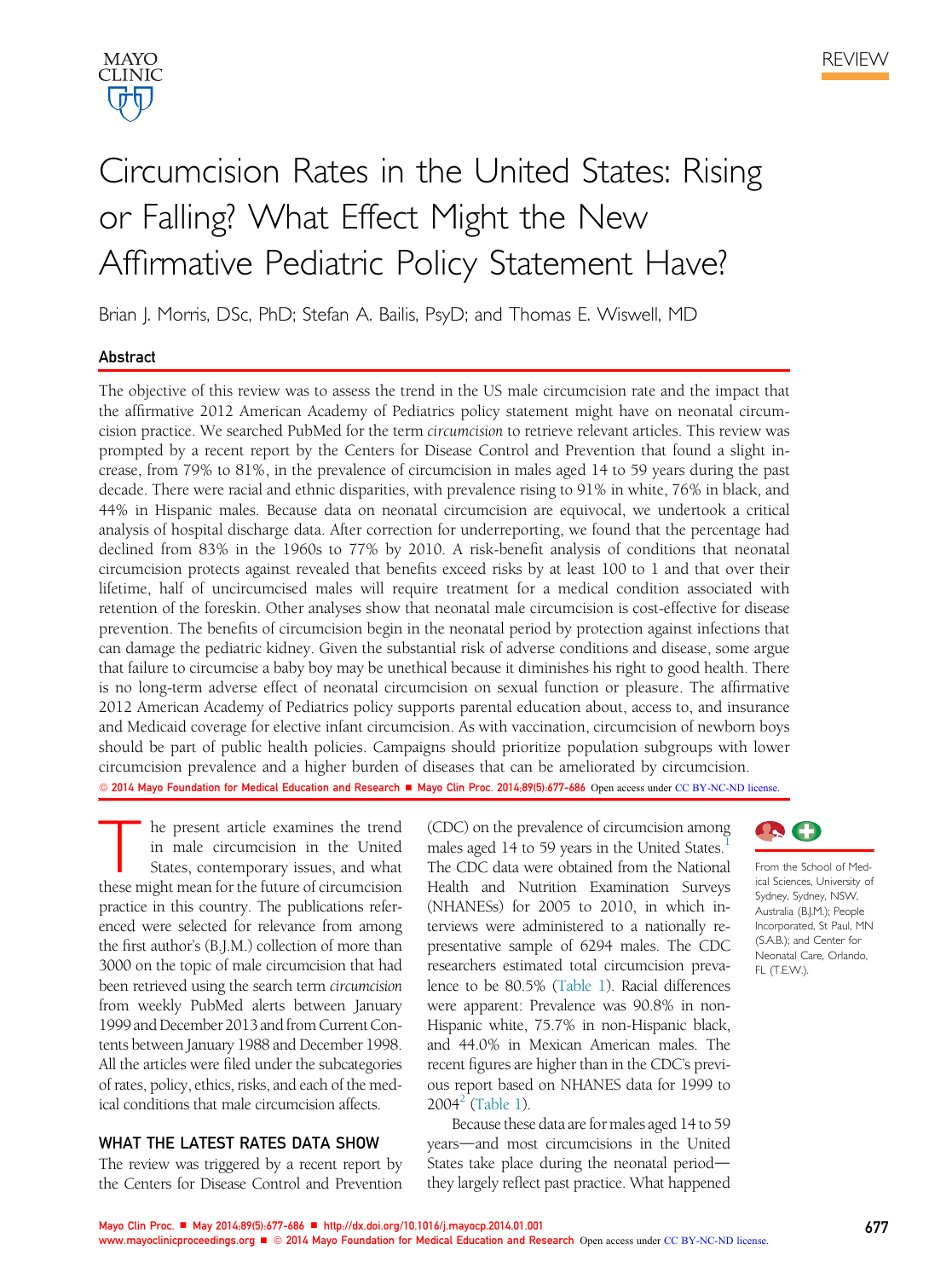# ARTICLE HIGHLIGHTS

- $\blacksquare$  There has been a rise in circumcisions in men to 81% during the past decade.
- The rise has occurred in white (91%), black (76%), and Hispanic (44%) males.
- Corrected hospital discharge data show a fall in national neonatal circumcision prevalence of 6 percentage points to 77%.
- $\blacksquare$  The fall in infant circumcisions is concomitant with demographic changes, most notably the increase in the proportion of Hispanic people (traditionally noncircumcising) in Western states but also the withdrawal of Medicaid coverage in 18 states.
- $\blacksquare$  A risk-benefit analysis shows that benefits vastly exceed risks.
- Ethical and legal considerations support the right of male minors to protection from disease by parents consenting to their circumcision.
- **n** The affirmative policy of the American Academy of Pediatrics should logically result in an increase in infant circumcisions in the United States and in reintroduction of access to Medicaid funding for poor families.

in the 1950s through the 1990s may not be what is happening today.

Estimates of prevalence of neonatal circumcision generally rely on hospital discharge data.<sup>3</sup> Such figures are taken from records of procedures performed during the neonatal hospital stay. However, few studies have investigated the reliability of hospital discharge data as an estimate of neonatal circumcision prevalence; those that have done so have found a substantial discrepancy. A survey in Maryland found that the prevalence was 75.3% based on hospital discharge data but 82.3% based on a postpartum survey.<sup>4</sup> An earlier study in Atlanta found that circumcision was recorded for only

TABLE 1. Comparison of Total Circumcision Prevalence in Men and Boys Aged 14 to 59 Years in 2005 to 2010<sup>1</sup> Compared With 1999 to 2004 $^{2a}$ 

|                    |             | Prevalence (% [95% CI]) |            |
|--------------------|-------------|-------------------------|------------|
| Race/ethnicity     | 1999-2004   | 2005-2010               | Change (%) |
| Overall            | 79 (77-80)  | 80.5 (78.4-82.5)        | $+2.5$     |
| Non-Hispanic white | 88 (87-90)  | 90.8 (89.1-92.6)        | $+3.4$     |
| Non-Hispanic black | $73(69-77)$ | 75.7 (72.0-79.4)        | $+4.1$     |
| Mexican American   | 42 (43-57)  | 44.0 (41.0-46.9)        | $+4.8$     |

<sup>a</sup>Note that data for 1999 to 2004 were published by the Centers for Disease Control and Prevention as whole numbers,<sup>2</sup> whereas data for 2005 to 2010 were published to 1 decimal point.<sup>1</sup>

84.3% of boys who had received a circumcision.<sup>5</sup> In referring to their sample in July 1985, the authors stated, "If we had relied solely on [summary information in the medical record, usually found on the face sheet] we would have estimated that the circumcision rate for that period was 75.3% rather than 89.3%."<sup>5,p.414</sup>

These previous comparisons have been of local samples only. To better ascertain recent trends nationally, we considered it instructive to critically compare the new NHANES findings with National Hospital Discharge Survey (NHDS) data for 1979 to 2010 as reported recently by the CDC.<sup>3</sup> The present evaluation, therefore, updates the comparison of NHANES and NHDS data by Waskett in 2007.<sup>6</sup> That study was limited by having only 1980s births available for comparison. The present analysis is, therefore, more informative.

We show in Table 2 the prevalence of circumcision in the NHANES and NHDS samples for comparable birth years. It is readily apparent that NHANES data show a substantially higher prevalence of circumcision than suggested by the NHDS figures. The recent NHDS analysis did note in the first paragraph, however, that their figures "do not include circumcisions performed outside the hospital setting [...] or those performed at any age following discharge from the birth hospitalization." 3 The present article refers to nonhospital and postdischarge circumcisions as "unrecorded circumcisions." The number of these can be estimated by comparison of NHDS data with NHANES data, where the latter records circumcisions performed at any time and any location.

Our calculation involved the following formula:  $a = i + u(1 - i)$ , where a is the prevalence from NHANES data for men and boys aged 14 to 59 years (which, for convenience, is referred to as "adult circumcisions" for the purpose of this article), i is the prevalence in infancy as captured by NHDS data, and u represents unrecorded circumcisions. Thus, u can be obtained from values for a and i using simple algebra, ie,  $u = (a - i) / (-i + 1)$ . An explanation of the rationale for this formula appears in the Supplemental Appendix (available online at http://www.mayoclinicproceedings.org). Values for these unrecorded circumcisions are shown in Table 2, alongside the percentage of males deemed by raw NHDS data to be uncircumcised and the percentage who were actually found to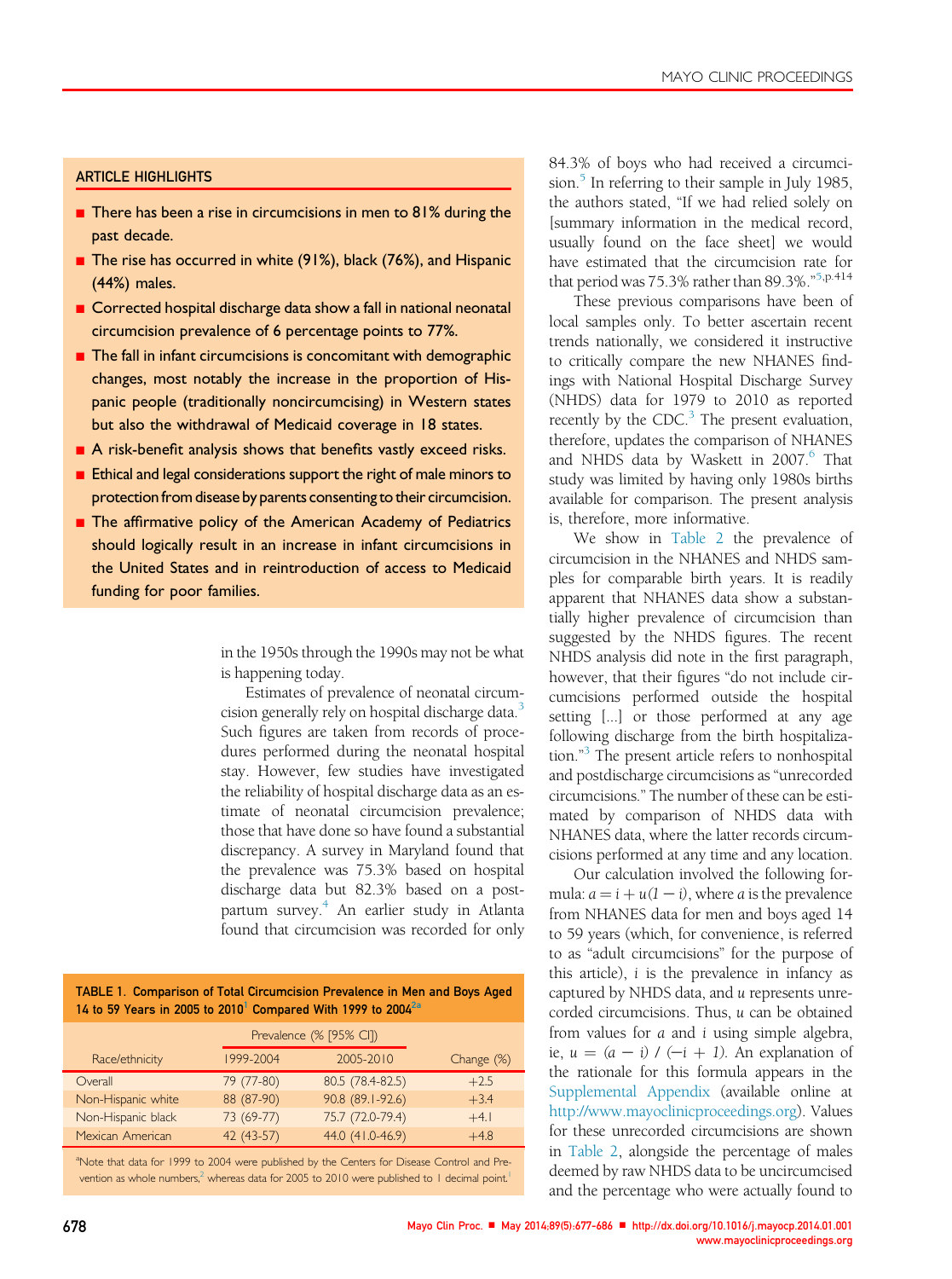| TABLE 2. Comparison of NHANES <sup>1</sup> and NHDS <sup>3</sup><br>Circumcision Prevalence Data for Comparable<br><b>Birth Years</b> |                |  |            |  |
|---------------------------------------------------------------------------------------------------------------------------------------|----------------|--|------------|--|
|                                                                                                                                       | Prevalence (%) |  |            |  |
| Birth years                                                                                                                           | NHANES NHDS    |  | Unrecorded |  |

|           | NHANES = National Health and Nutrition Examination |      |                 |
|-----------|----------------------------------------------------|------|-----------------|
| 1990-1996 | 762                                                | 609  | 39 <sub>1</sub> |
| 1980-1989 | 798                                                | 612  | 479             |
| 1970-1979 | 820                                                | 64.5 | 493             |

Survey; NHDS = National Hospital Discharge Survey.

be circumcised according to the NHANESs of adults and older boys.

The percentage of unrecorded circumcisions is similar across the 3 groups of birth years. The figure is somewhat smaller for the most recent birth years (1990-1996). This finding may be the result of a random fluctuation or a downward trend, or it may reflect the fact that this cohort includes males as young as 14 years, who have had less time in which to be circumcised, although circumcision later in childhood is much less common than during the neonatal period. Using data from the local studies in Maryland<sup>4</sup> and Atlanta<sup>5</sup> discussed previously herein, we calculate that unrecorded circumcisions in these studies were 28.3% and 56.7%, respectively, ie, they were comparable with those in Table 2 for national data.

We found the mean percentage of unrecorded circumcisions in Table 2 to be 45.4%. On the basis of this figure, we provide in Table 3 predictions for the prevalence of adult circumcision in males born between 1997 and 2010. Although we found that there has been a decline in the prevalence of circumcision from the peak of  $83.3\%$  in 1960 to 1969,<sup>1</sup> the decline is comparatively small, having fallen only 6.1 percentage points from the 1960 to 1969 birth cohort to the 2010 birth cohort (ie,  $83.3 - 77.2 = 6.1$ 

Based on the information previously herein, we show in the Figure the overall prevalence of circumcision in the United States from the late 1940s to 2010.

Earlier NHDS data to the year 2000 found an increase in neonatal circumcision from 48.3% of newborns in 1988 to 1991 to 61.1% in 1997 to 2000  $(P<.0001)$ . These rates came from a study of 4,657,402 newborn male hospitalizations from the Nationwide

| TABLE 3. Projected<br><b>Circumcision</b>  | <b>Adult</b> | Prevalence     | of           |  |
|--------------------------------------------|--------------|----------------|--------------|--|
|                                            |              | Prevalence (%) |              |  |
| Birth years                                | <b>NHDS</b>  |                | <b>Adult</b> |  |
| 1997-1999                                  | 62.5         |                | 79.5         |  |
| 2000-2009                                  | 58.0         |                | 77.1         |  |
| 2010                                       | 58.3         |                | 77.2         |  |
| NHDS = National Hospital Discharge Survey. |              |                |              |  |

Inpatient Sample that identified newborns who underwent circumcision during a 13 year period using International Classification of Diseases, Ninth Revision procedure codes. A 2011 CDC report based on NHDS statistics found, however, a decrease from 62.5% in 1999 to 56.9% in 2008.<sup>10</sup>

Thus, despite the 2013 CDC report based on NHANES data for 2005 to 2010 having shown that circumcision prevalence has risen marginally in all racial groups, the present analysis reveals a 6 percentage point fall in the overall prevalence of newborn circumcision in recent times. The main reason is most likely the much faster increase in the Hispanic population, $11$  the



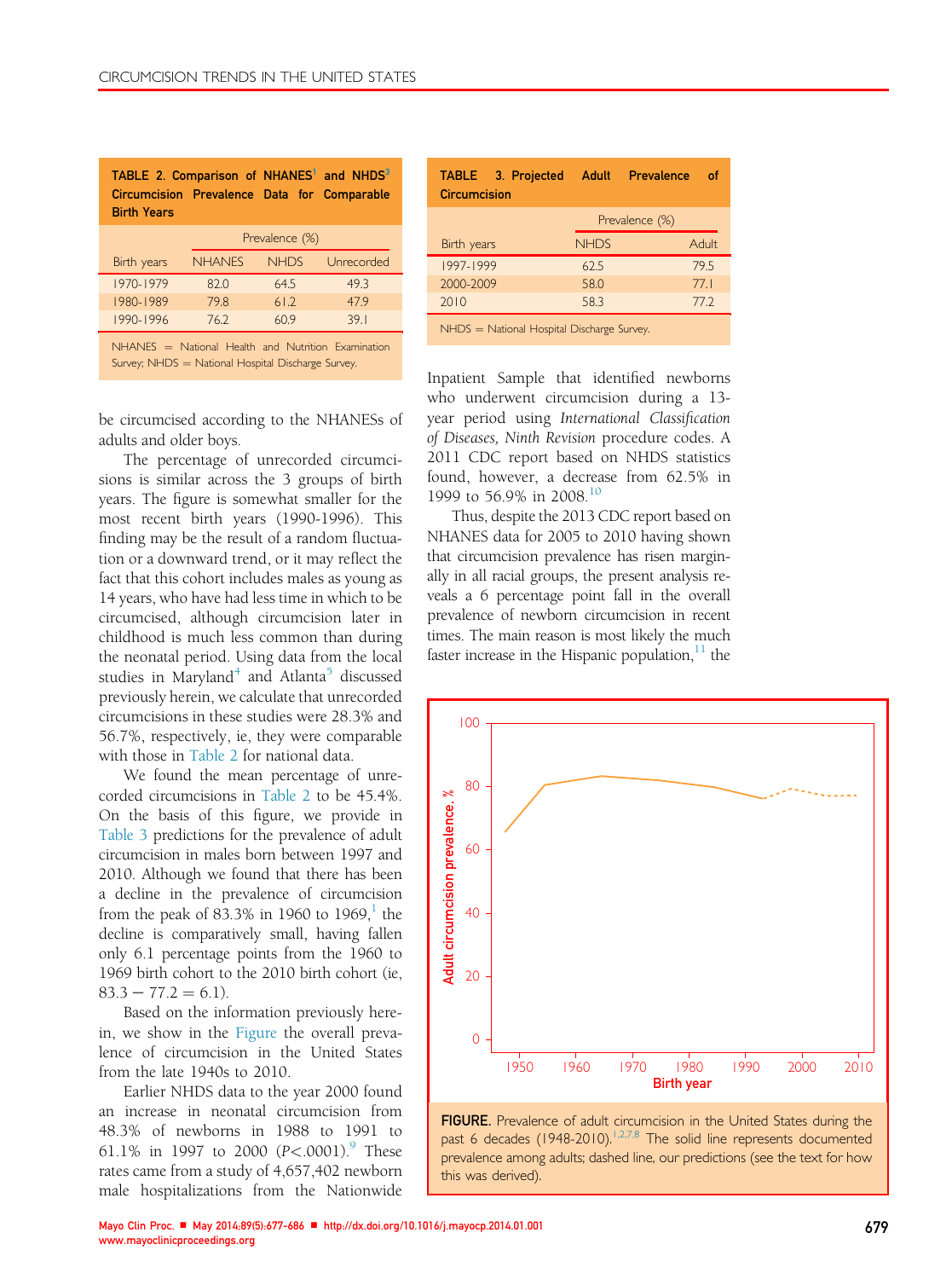ethnic group having the lowest circumcision prevalence. The burgeoning Hispanic population in the West accounts for most of the decrease in national prevalence.<sup>3</sup> Because Hispanic and black individuals are overrepresented in poorer demographics, the withdrawal of Medicaid funding for elective circumcision in 18 states is of concern to public health, $12,13$  as was also expressed by the authors of the CDC's recent report.<sup>1</sup> After controlling for other factors, states with Medicaid coverage had hospital circumcision rates 24 percentage points higher than states without such coverage.

## PEDIATRIC RECOMMENDATION

Circumcision rates may have been influenced, in part, by the periodic reports from the American Academy of Pediatrics (AAP). These reports have changed slowly from negative in the 1970s to neutral in 1999 to positive in  $2012.<sup>14</sup>$  It will be interesting to see what impact the recent change in recommendations by the AAP will have on national circumcision rates. The AAP report found (1) that the benefits of infant male circumcision exceed the risks; (2) that parents are entitled to factually correct, nonbiased information about benefits and risks; (3) that access to circumcision should be provided for families who choose it; (4) that effective pain management and sterile technique should be used; and (5) that third-party reimbursement is warranted. The AAP's policy was developed by ethicists, epidemiologists, and clinical experts, assisted by the CDC, the American Academy of Family Physicians, and the American College of Obstetrics and Gynecology. The AAP policy graded the quality of the research that the Task Force cited and concluded, "Evaluation of current evidence indicates that the health benefits of newborn male circumcision outweigh the risks, and the benefits of newborn male circumcision justify access to this procedure for those families who choose it."<sup>14,p.e756,e757,e778</sup> It is not prescriptive. Instead, it states, "Parents should weigh the health benefits and risks in light oftheir own religious, cultural, and personal preferences, as the medical benefits alone may not outweigh these other considerations for individual families." Thus, it retains the balance of rights and responsibilities between the individual child, the child's parents, and society at large. The AAP's 2012 report might be regarded as close to a recommendation as might be possible in the present era of autonomy, where even vaccinations can be refused by parents for their children.

## RISK-BENEFIT

The AAP Task Force did not conduct a riskbenefit analysis. Because it considered the literature only to 2010, it did not capture risk-benefit analyses published in  $2012$ .<sup>15,16</sup> Table 4 provides an updated risk-benefit analysis drawing on literature cited in the latter studies and in the AAP report<sup>14</sup> and on data in more recent reviews and meta-analyses. This analysis shows that over the lifetime,

| TABLE 4. Comprehensive Risk-Benefit Analysis of Infant Male Circumcision <sup>a</sup> |                                              |        |                   |                                                                                                                                 |  |
|---------------------------------------------------------------------------------------|----------------------------------------------|--------|-------------------|---------------------------------------------------------------------------------------------------------------------------------|--|
| Fold increase in Rating of Percentage                                                 |                                              |        |                   |                                                                                                                                 |  |
| Condition                                                                             | risk (95% CI) evidence <sup>b</sup> affected |        |                   | Reference, year                                                                                                                 |  |
| Risks of not circumcising <sup>c</sup>                                                |                                              |        |                   |                                                                                                                                 |  |
| Urinary tract infection: age 0-1 y                                                    | $9.9(7.5-13)$                                | $+ +$  | 1.3 <sup>d</sup>  | Morris and Wiswell, <sup>1</sup> /2013                                                                                          |  |
| Urinary tract infection: age I-16 y                                                   | $6.6$ $(3.3-13)$                             | $ ++ $ | 2.7 <sup>d</sup>  | Morris and Wiswell, <sup>1</sup> /2013                                                                                          |  |
| Urinary tract infection: age $>16$ y                                                  | $3.4(0.92-50)$                               | $ + $  | 28 <sup>d</sup>   | Morris and Wiswell, <sup>17</sup> 2013                                                                                          |  |
| Urinary tract infection: lifetime                                                     | $3.6$ (1.8-5.7)                              | $ + $  | 32 <sup>d</sup>   | Morris and Wiswell. <sup>17</sup> 2013                                                                                          |  |
| Pyelonephritis (infants)                                                              | $ 0\rangle$                                  | $2+$   | 0.6 <sup>d</sup>  | Zorc et al, <sup>18</sup> 2005; Rushton and Majd, <sup>19</sup> 1992; Rushton, <sup>20</sup><br>1997: Elder. <sup>21</sup> 2007 |  |
| With concurrent bacteremia                                                            | 20                                           | $2+$   | 0.1 <sup>d</sup>  | Zorc et al, <sup>18</sup> 2005; Rushton and Majd, <sup>19</sup> 1992; Rushton, <sup>20</sup><br>1997: Elder. <sup>21</sup> 2007 |  |
| Hypertension in early adulthood                                                       |                                              | $2 -$  | 0.1 <sup>d</sup>  | $ acobson et al.22$ 1989                                                                                                        |  |
| End-stage renal disease in early adult                                                |                                              | $2-$   | 0.06 <sup>d</sup> | lacobson et al, $^{22}$ 1989                                                                                                    |  |
| Candidiasis                                                                           | $2.5$ (1.7-3.7)                              | $2+$   | 10 <sup>d</sup>   | Richters et al. <sup>23</sup> 2006                                                                                              |  |
| Prostate cancer                                                                       | $1.2 - 2$                                    | $2+$   | $2 - 10^{d}$      | Wright et al, <sup>24</sup> 2012; Morris et al, <sup>25</sup> 2007; Morris et al, <sup>26</sup>                                 |  |
|                                                                                       |                                              |        |                   | 2011; Morris and Waskett, <sup>27</sup> 2012                                                                                    |  |
|                                                                                       |                                              |        |                   |                                                                                                                                 |  |

Continued on next page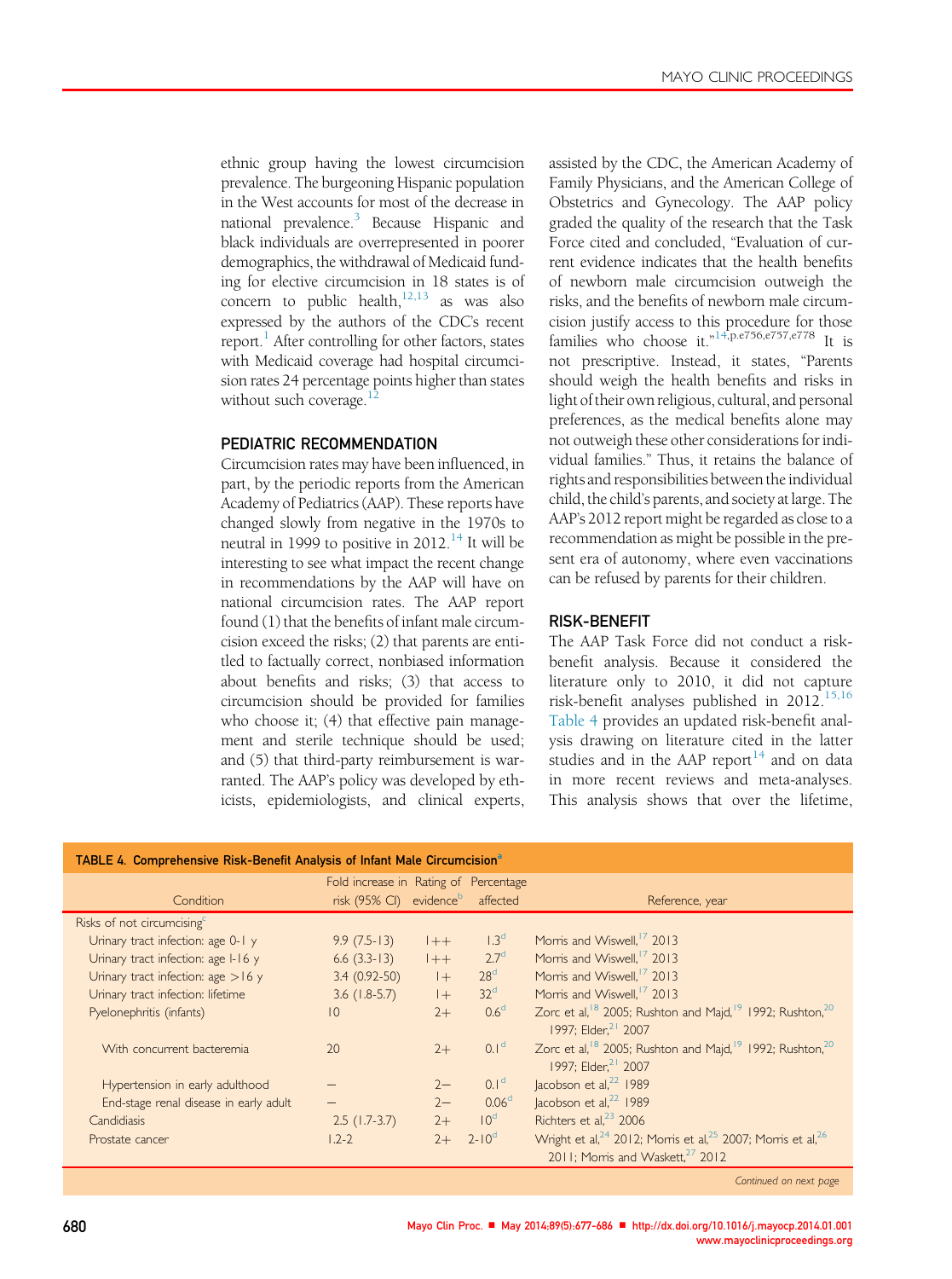### TABLE 4. Continued

|                                                          | Fold increase in Rating of Percentage |                        |                         |                                                                                                                   |
|----------------------------------------------------------|---------------------------------------|------------------------|-------------------------|-------------------------------------------------------------------------------------------------------------------|
| Condition                                                | risk (95% CI) evidence <sup>b</sup>   |                        | affected                | Reference, year                                                                                                   |
| Risks of not circumcising <sup>c</sup> , continued       |                                       |                        |                         |                                                                                                                   |
| <b>Balanitis</b>                                         | $3.1(1.9-5.0)$                        | $ + $                  | 10 <sup>d</sup>         | Morris et al, <sup>16</sup> 2012                                                                                  |
| <b>Phimosis</b>                                          | 100                                   | $1++$                  | 10 <sup>d</sup>         | Morris, <sup>28</sup> 2007                                                                                        |
| High-risk HPV infection                                  | $1.5$ (1.1-2.0)                       | $ ++$                  | 6 <sup>d</sup>          | Tobian et al, <sup>29</sup> 2009; Auvert et al, <sup>30</sup> 2009                                                |
|                                                          | $2.7(1.2-6.3)$                        | $ +$                   | 10 <sup>d</sup>         | Morris et al, <sup>26</sup> 2012; Castellsagué et al, <sup>31</sup> 2002; Miralles-Guri                           |
|                                                          |                                       |                        |                         | et al, <sup>32</sup> 2009; Albero et al, <sup>33</sup> 2012                                                       |
| Herpes simplex virus type 2                              | $1.4$ (1.0-2.5)                       | $ ++$                  | 4 <sup>d</sup>          | Tobian et al, <sup>29</sup> 2009; Sobngwi-Tambekou et al, <sup>34</sup> 2009;<br>Tobian et al, <sup>35</sup> 2009 |
|                                                          | $1.1$ (1.0-1.3)                       | $\vert - \vert$        | I <sup>d</sup>          | Weiss et al, <sup>36</sup> 2006                                                                                   |
| Genital ulcer disease                                    | $2.0(1.4-2.3)$                        | $ + $                  | 2 <sup>d</sup>          | Gray et al, 37 2009                                                                                               |
| Trichomonas vaginalis                                    | $1.9(1.0-3.6)$                        | $ +$                   | 0.5 <sup>d</sup>        | Sobngwi-Tambekou et al, <sup>38</sup> 2009                                                                        |
| Mycoplasma genitalium                                    | $1.8(1.0-3.4)$                        | $1++$                  | I <sub>q</sub>          | Mehta et al, <sup>39</sup> 2012                                                                                   |
| Chancroid                                                | $0.1 - 1.1$                           | $ ++$                  | Low <sup>d</sup>        | Weiss et al, <sup>36</sup> 2006                                                                                   |
| Syphilis                                                 | $1.9(1.2-2.9)$                        | $2+$                   | Low <sup>d</sup>        | Weiss et al, <sup>36</sup> 2006                                                                                   |
| HIV (acquired heterosexually)                            | $2.4(1.8-3.2)$                        | $ ++$                  | 0.3 <sup>d</sup>        | Siegfried et al, <sup>40</sup> 2009; Weiss et al, <sup>41</sup> 2008; Sansom et al, <sup>42</sup>                 |
|                                                          |                                       |                        |                         | 2010; Morris et al, <sup>43</sup> 2012                                                                            |
| Penile cancer (lifetime)                                 | >20                                   | $ ++$                  | 0.1 <sup>d</sup>        | American Academy of Pediatrics, <sup>14</sup> 2012; Morris et al, <sup>26</sup>                                   |
|                                                          |                                       |                        |                         | 2011                                                                                                              |
| In female partner                                        |                                       |                        |                         |                                                                                                                   |
| Cervical cancer                                          | $2.4$ (1.3-4.3)                       | $2 + +$                | <b>NA</b>               | Castellsagué et al, <sup>31</sup> 2002; Bosch et al, <sup>44</sup> 2009                                           |
| Chlamydia trachomatis                                    | $5.6$ (1.7-20)                        | $2+$                   | <b>NA</b>               | Castellsagué et al, <sup>45</sup> 2005                                                                            |
| Herpes simplex virus type 2                              | $2.2$ (1.4-3.6)                       | $2+$                   | <b>NA</b>               | Cherpes et al, <sup>46</sup> 2003                                                                                 |
| Trichomonas vaginalis                                    | $1.9(1.0-10)$                         | $ ++$                  | <b>NA</b>               | Gray et al, <sup>47</sup> 2009                                                                                    |
| Bacterial vaginosis                                      | $1.7$ ( $1.1-2.6$ )                   | $ ++ $                 | <b>NA</b>               | Gray et al, <sup>47</sup> 2009                                                                                    |
| Risks associated with neonatal circumcision <sup>e</sup> |                                       |                        |                         |                                                                                                                   |
| Local bruising at the site of injection of local NA      |                                       | <b>NA</b>              | 25 <sup>f</sup>         | <b>NA</b>                                                                                                         |
| anesthetic (if dorsal penile nerve block                 |                                       |                        |                         |                                                                                                                   |
| used)                                                    |                                       |                        |                         |                                                                                                                   |
| Infection, local                                         | <b>NA</b>                             | <b>NA</b>              | 0.2 <sup>f</sup>        | <b>NA</b>                                                                                                         |
| Infection, systemic                                      | NA                                    | NA                     | 0.02 <sup>f</sup>       | <b>NA</b>                                                                                                         |
| <b>Excessive bleeding</b>                                | NA                                    | <b>NA</b>              | 0.1 <sup>f</sup>        | <b>NA</b>                                                                                                         |
| Need for repeat surgery (if skin bridges or too NA       |                                       | <b>NA</b>              | 0.1 <sup>f</sup>        | <b>NA</b>                                                                                                         |
| little prepuce is removed)                               |                                       |                        | 0.0001 <sup>f</sup> NA  |                                                                                                                   |
| Loss of penis                                            | <b>NA</b><br><b>NA</b>                | <b>NA</b><br><b>NA</b> | 0.00001 <sup>f</sup> NA |                                                                                                                   |
| Death<br>Loss of penile sensitivity                      | <b>NA</b>                             | <b>NA</b>              | O <sup>t</sup>          | <b>NA</b>                                                                                                         |
|                                                          |                                       |                        |                         |                                                                                                                   |

 $A^a$ HIV = human immunodeficiency virus; HPV = human papillomavirus; NA = not applicable.

<sup>b</sup>Rating of evidence was based on the Scottish Intercollegiate Guidelines Network grading system for evidence-based guidelines<sup>48</sup>: high-quality meta-analyses, systematic reviews of randomized controlled trials (RCTs), or RCTs with very low risk of bias (1++); well-conducted meta-analyses, systematic reviews of RCTs, or RCTs with low risk of bias (1+); meta-analyses, systematic reviews of RCTs, or RCTs with high risk of bias (1-); high-quality systematic reviews of case-control or cohort studies or high-quality case-control or cohort studies with a very low risk of confounding, bias, or chance and a high probability that the relationship is causal (2++); well-conducted case-control or cohort studies with a low risk of confounding, bias, or chance and a moderate probability that the relationship is causal (2+); and case-control or cohort studies with a high risk of confounding, bias, or chance and a significant risk that the relationship is not causal (2-); reports with lower ratings, such as case reports and case series (3) and expert opinion (4), were not considered.

These data show that the risk to an uncircumcised male of developing a condition requiring medical attention during their lifetime is approximately 1 in 2. Values shown are mostly based on statistics for the United States unless RCT data were available from other countries. State-of-the-art reviews are shown where possible rather than individual studies. Information on sexually transmitted infections applies to those acquired in heterosexual males.

<sup>d</sup>The percentage of uncircumcised affected is the inverse of the number needed to treat value, which is the approximate number of males who need to be circumcised to prevent 1 case of each condition associated with lack of circumcision.

e These data show that risk of an easily treatable condition is approximately 1 in 200 and of a serious complication is 1 in 5000. Estimates are taken from American Academy of Pediatrics,<sup>14</sup> 2012; Wiswell and Geschke,<sup>49</sup> 1989; and Ben Chaim et al,<sup>50</sup> 2005.

.<br><sup>f</sup>Percentage affected is the inverse of the number needed to harm value, which is the approximate number of males who need to be circumcised to see one of each particular (mostly minor) adverse effect. The item "local bruising" is not included in the overall calculation of easily treatable risks because this phenomenon disappears naturally without any medical intervention.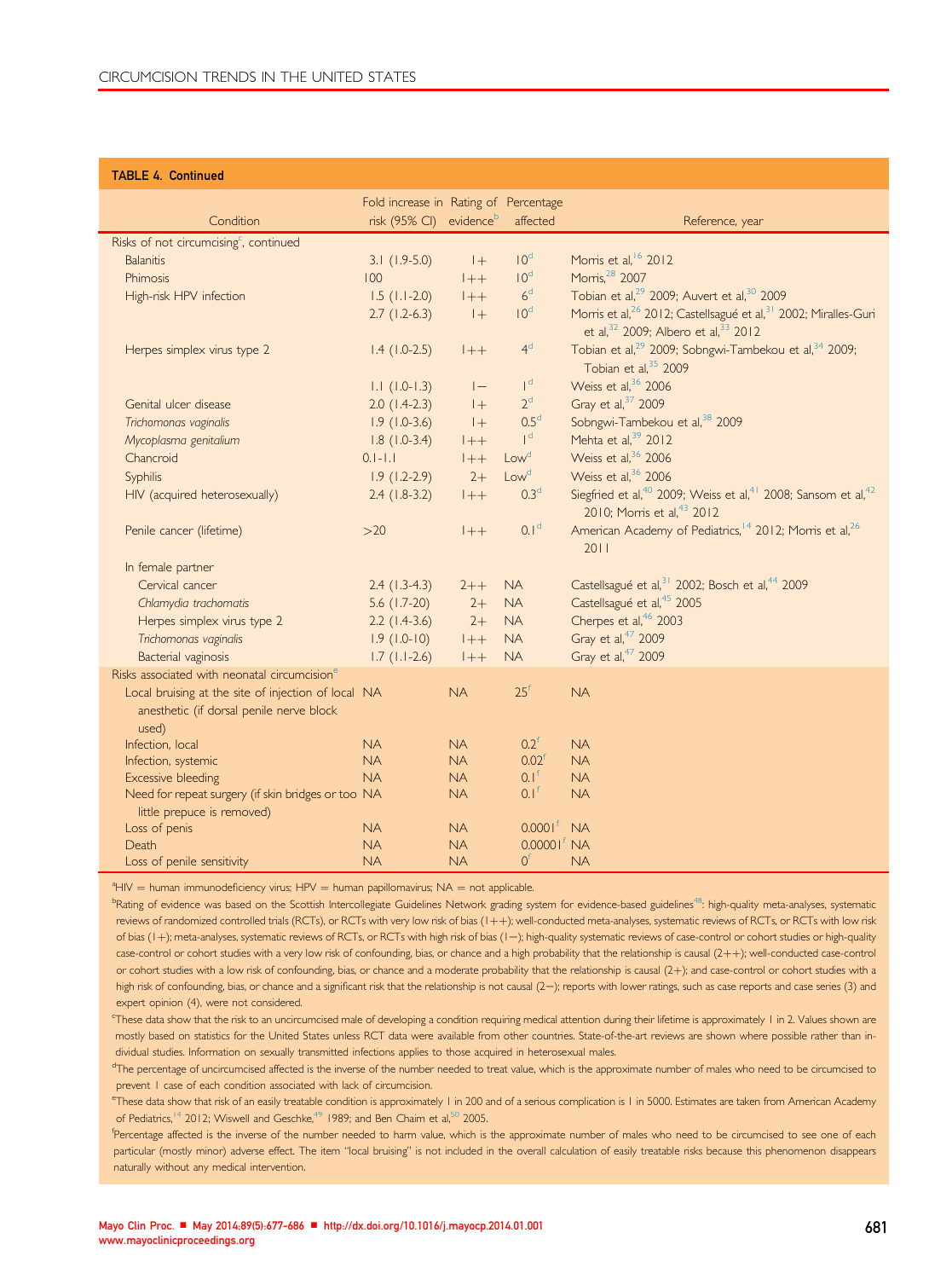benefits exceed risks by at least 100 to 1. If one considers the seriousness of some conditions that circumcision protects against, the benefit would actually be much greater. Based on risk-benefit considerations, neonatal circumcision might rationally be considered in the same light as childhood vaccination.

# ACCESS AND FUNDING

In most states, Medicaid covers infant male circumcision for the poor. The CDC report criticized the lack of Medicaid coverage for elective circumcision in 18 states.<sup>1</sup> The CDC authors estimated that there were 3.5 million uncircumcised men and boys potentially at risk for heterosexually acquired human immunodeficiency virus (HIV), 48.3% of whom lacked health insurance. It is the poor within minorities, principally black and Hispanic, who present the highest disease burden from lack of circumcision. With this and private health insurance coverage in mind, the AAP guidelines state that the preventive and public health benefits associated with newborn male circumcision warrant third-party reimbursement of the procedure.<sup>14</sup> Their statement reinforces calls for a reevaluation by these 18 states of parental access to and funding for elective circumcision, which has been regarded as a "health parity right of the poor." $^{12,13,51}$ 

# COST-BENEFIT

A cost-effectiveness study that considered only infant urinary tract infections and sexually transmitted infections (STIs) found that if male circumcision rates were to decrease to the levels of 10% typically seen in Europe, the additional direct medical costs in infancy and later for treatment of these among 10 annual birth cohorts would exceed \$4.4 billion, even after accounting for the cost of the procedure (average, \$291; range, \$146-\$437) and treatment of complications (average cost, \$185 each [range, \$130-\$235]; prevalence, 0.4% [range,  $0.2\%$ -0.6%]).<sup>52</sup> Each forgone infant circumcision procedure was estimated to lead to an average of \$407 in increased direct medical expenses per male and  $$43$  per female.<sup>52</sup> This analysis did not consider other conditions, and neither did it consider the indirect costs. It seems logical then that this analysis might have greatly underestimated the true cost. The study adds to one by the CDC that found that

neonatal male circumcision was cost-saving for HIV prevention, at least in black and Hispanic males, in whom HIV prevalence is highest.<sup>42</sup> An Australian analysis of genital cancer prevention found that neonatal circumcision provides at least partial cost savings for these.<sup>53</sup>

A study of a Medicaid birth cohort of 29,316 found that for every year of decreased circumcision due to Medicaid defunding there would be more than 100 additional HIV cases and \$30 million in net medical costs as a result of these.<sup>54</sup> The cost to circumcise males in this birth cohort was \$4,856,000. Modeling has found that cost savings initially generated by noncoverage of elective circumcisions by Medicaid in Louisiana<sup>55</sup> and Florida<sup>56</sup> was mitigated by increases in the rate and expense of medically indicated circumcisions. The Louisiana study considered only the costs of these for boys aged 0 to 5 years. Lifetime costs would represent a much greater financial impact on health care systems. The Florida study involved males aged 1 to 17 years undergoing circumcision between 2003 and 2008 and found that Medicaid defunding was followed by a 6-fold rise in publicly funded circumcisions (cost  $=$ \$111.8 million). $56$ 

# ETHICAL AND LEGAL ISSUES

Parents can legally authorize surgical procedures in the best interests of their children.14,57-60 The AAP's ethics committee and others support this contention,  $61,62$  as does Article 14(2) of the United Nations Convention on the Rights of the Child (UNCRC) 44/ 25 of November 20, 1989. <sup>63</sup> Exceptions include failing to act in the interests of children and situations in which a medical procedure or withholding a medical procedure might cause serious harm. Because infant male circumcision is not prejudicial to the health of children but instead is beneficial, it also does not violate Article 24(3) of the UNCRC. This document does not refer to childhood male circumcision. If it did, then it is unlikely that the UNCRC would have as signatories almost all the Islamic states and Israel. $64$  Article 24(1) of the UNCRC calls on parties to agree to "recognize the right of the child to the enjoyment of the highest attainable standard of health and to facilities for the treatment of illness and rehabilitation of health. States Parties shall strive to ensure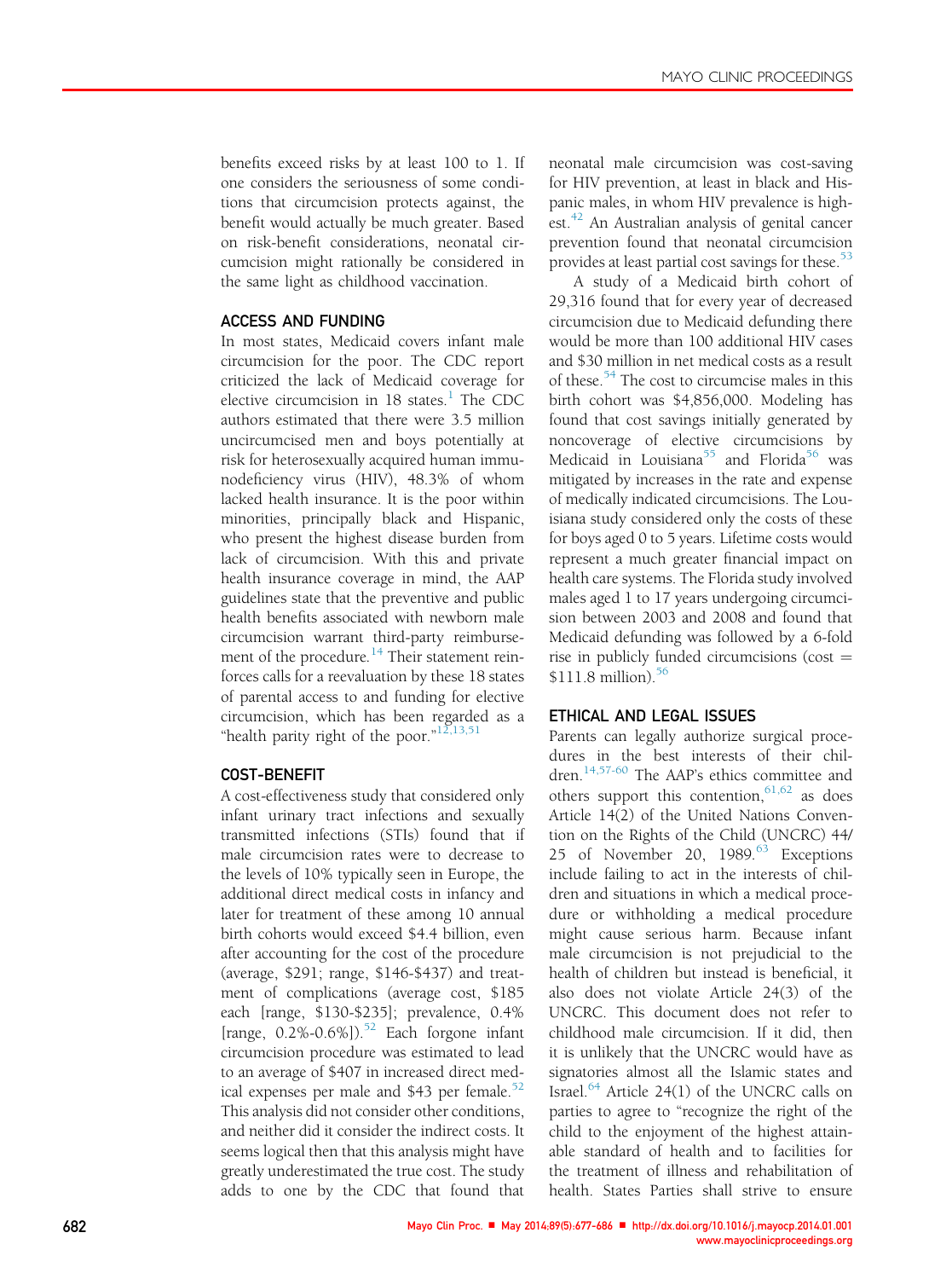that no child is deprived of his or her right of access to such health care services." 63

Although some argue that a child has a right to "bodily integrity" and, thus, that circumcision of boys should be banned, discouraged, or at least delayed until he can decide for himself,  $65-67$ others disagree<sup>64,68-71</sup> based on several reasons, some of which are discussed later herein. One author argues that being circumcised boosts autonomy more than constraining it. $72$  Article 24(3) of the UNCRC seeks to abolish traditional practices prejudicial to the health of children. 63 Because infant male circumcision is not prejudicial to the health of children but rather is beneficial, it does not violate Article  $24(3)$ .<sup>64</sup> In fact, one commentator construed Article 24(3) as requiring circumcision. $64$  He pointed out that the tradition in countries that abstain from circumcision can, in fact, be judged as being prejudicial to the health of children.<sup>64</sup> He used as an example the increased risk in sexually active minors of acquisition and transmission of potentially fatal oncogenic human papillomavirus genotypes and HIV.

Most parents care deeply for their children and try to do what is best for them. The AAP recommended development of unbiased educational material and that physicians routinely discuss the circumcision decision with parents early in a pregnancy. Fully informed parents might likely choose to have their baby boy circumcised. $73$  It has been argued that parents who are opposed—even after being fully informed—would seem to place greater value on preserving the foreskin than in protecting their child against the harms, to the boy and his future sexual partners, of the uncircumcised state.<sup>64</sup> Nevertheless, some parents may refrain out of respect for cultural traditions or perhaps religion; others out of a philosophical position of opposing anything other than the natural state or the acceptance of the alternative views of opponents. Regardless, the decision of parents who refuse should be respected and accepted.

Arguments by opponents start with the premise that circumcision of males has no benefits, only harms, or that the benefits only apply later in life when the male can make the circumcision decision for himself.<sup>66,74</sup> Table 4 shows that benefits apply in the early pediatric period and extend all the way through life to the geriatric period. Problems in uncircumcised elderly men, especially in nursing homes, are underrecognized

and need more attention and research. Another claim is that circumcision diminishes sexual function, sensitivity, and pleasure.<sup>67,74,75</sup> A recent exhaustive systematic literature review<sup>76</sup> and a meta-analysis $^{77}$  found either no adverse effect or an improvement in these parameters as a result of circumcision.

Parents and physicians each have an ethical duty to the child to attempt to secure the child's best interest and well-being.<sup>78</sup> Because the benefits outweigh the risks and the procedure is safe (Table 4), circumcision might be seen in the same light as other interventions that parents must choose for their child. It is the duty of states to create conditions necessary for the fulfillment of rights to good health by facilitating the availability of interventions that are beneficial. Logically it can be argued that should include male circumcision.<sup>79</sup> Ethically, infant male circumcision seems to fall within the prerogative of parental decision making.<sup>71</sup> A landmark review a decade ago noted that most decisions made by parents for their children will likely have a more profound effect on them than the presence or absence of a foreskin.<sup>80</sup>

The timing of circumcision is crucial. Medical and practical considerations strongly favor the neonatal period (Table 4).<sup>16</sup> Surgical risk is, thereby, minimized and the accumulated health benefits are maximized.<sup>14,16</sup> If circumcision is not performed, one of the benefits potentially lost is protection against urinary tract infections that in infancy may lead to kidney damage (see the recent review by Morris and Wiswell<sup>17</sup>). Those who argue that circumcision can be delayed so that the boy can make up his own mind when older might not have considered that the operation on mature genitalia is not as simple as the surgery on a baby boy's penis. Delay may result in increased cost, a higher risk of complications, anesthesia risk if a general anesthetic is used (as is more likely), a longer healing time, a poorer cosmetic outcome should sutures be used, a requirement for temporary sexual abstinence, interference with education or employment, and loss of opportunity for, or delay in, the achievement of protection from STIs for those who become sexually active early and for those who ignore advice on abstinence, thereby exposing them to increased risk of STIs during the 6-week healing period.<sup>14,16</sup> Thus, it is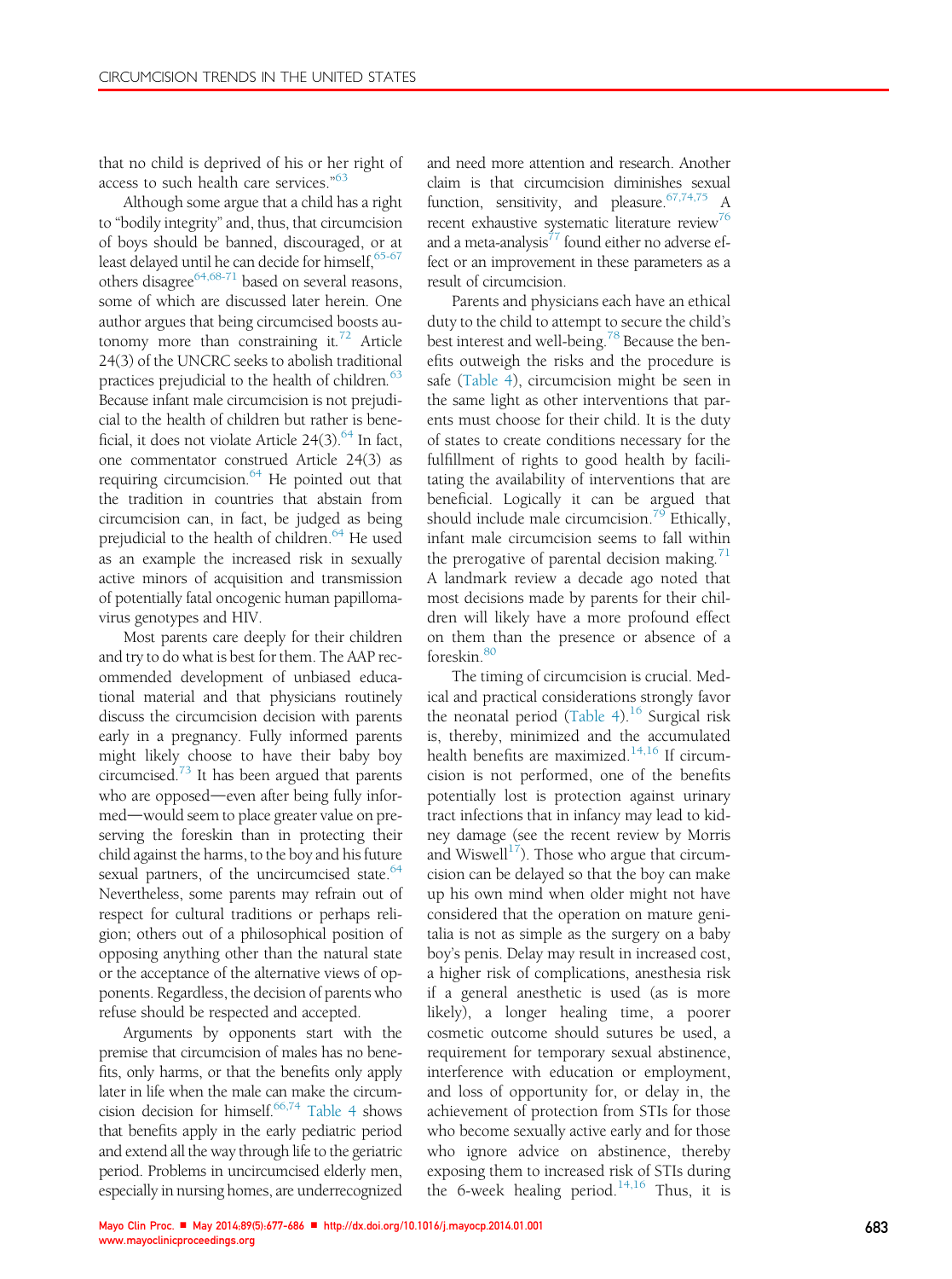disingenuous to suggest that the procedure is comparable at both ages. $64$  Furthermore, an adult cannot consent to his own infant circumcision.<sup>64</sup>

Many nations that condemn childhood male circumcision are not as quick to condemn other comparably invasive and dangerous procedures that have no medical benefit,  $64$  eg, cosmetic orthodontia, correction of harelip, surgery for tongue-tie, growth hormone injections for treatment of dwarfism, and removal of supernumerary digits. $64$  Thus, as stated by Jacobs,  $64$  it seems odd that neonatal male circumcision is regarded by some as controversial.

As far as the law is concerned, there is a view that the legal system has no place interfering in medical practice when it is based on evidence except to ensure that professionals always act responsibly.

# **CONCLUSION**

The latest data on male circumcision in the United States show a 2.5% overall increase in prevalence in males aged 14 to 59 years between 2000 and 2010. In contrast, there has been a downward trend in neonatal circumcisions, with the present analyses finding that the true extent of this decline is 6 percentage points. Given (1) the wide-ranging protection that neonatal circumcision affords against a diversity of medical conditions, some of which can be fatal; (2) the high benefit to risk ratio; (3) the data on cost-effectiveness; and (4) the affirmative AAP policy in 2012, in our view, it might be an appropriate time for governments, insurers, and the medical profession to act. When considered together with ethical and human rights arguments, neonatal circumcision should logically be strongly supported and encouraged as an important evidence-based intervention akin to childhood vaccination. We predict that states that currently no longer cover elective circumcision under Medicaid will restore provision of this procedure for those unable to afford it, especially because it will lead to considerable short- and long-term savings to government health budgets by reducing more expensive circumcisions for medical need later, where these often involve costly general anesthesia; it will also reduce the cost of treatment of the many foreskin-mediated conditions, infections, and cancers in males and their sexual partners that male circumcision affords varying degrees of protection against. We predict that future CDC surveys will find significant ongoing increases in the prevalence of circumcision in the United States.

## SUPPLEMENTAL ONLINE MATERIAL

Supplemental material can be found online at http://www.mayoclinicproceedings.org.

Abbreviations and Acronyms: AAP = American Academy of Pediatrics:  $CDC =$  Centers for Disease Control and Prevention;  $HIV =$  human immunodeficiency virus;  $NHANES =$ National Health and Nutrition Examination Surveys; NHDS = National Hospital Discharge Survey;  $STI =$  sexually transmitted infection; **UNCRC** = United Nations Convention on the Rights of the Child

Correspondence: Address to Brian J. Morris, DSc, PhD, School of Medical Sciences, Building F13, University of Sydney, Sydney, NSW 2006 Australia (brian.morris@sydney.edu.au).

#### **REFERENCES**

- 1. Introcaso CE, Xu F, Kilmarx PH, et al. Prevalence of circumcision among men and boys aged 14 to 59 years in the United States, national health and nutrition examination surveys 2005-2010. Sex Transm Dis. 2013;40(7):521-525.
- 2. Xu F, Markowitz LE, Sternberg MR, Aral SO. Prevalence of circumcision and herpes simplex virus type 2 infection in men in the United States: the National Health and Nutrition Examination Survey (NHANES), 1999-2004. Sex Transm Dis. 2007;34(7):479-484.
- 3. Owings M, Uddin S, Williams S. Trends in circumcision for male newborns in U.S. hospitals: 1979-2010. National Center for Health Statistics website. http://www.cdc.gov/nchs/data/hestat/ circumcision\_2013/circumcision\_2013.pdf. Accessed September 5, 2013.
- 4. Cheng D, Hurt L, Horon IL. Neonatal circumcision in Maryland: a comparison of hospital discharge and maternal postpartum survey data. | Pediatr Urol. 2008;4(6):448-451.
- 5. O'Brien TR, Calle EE, Poole WK. Incidence of neonatal circumcision in Atlanta, 1985-1986. Southern Med J. 1995;88(4):411-415.
- 6. Waskett JH. Hospital discharge data underestimate circumcision rates. Sex Transm Dis. 2007;34:624.
- 7. Slaby AR, Drizd T. Circumcision in the United States. Am J Public Health. 1985;75(8):878-880.
- 8. Laumann EO, Maal CM, Zuckerman EW. Circumcision in the United States: prevalence, prophyactic effects, and sexual practice. JAMA. 1997;277(13):1052-1057.
- 9. Nelson CP, Dunn R, Wan J, Wei JT. The increasing incidence of newborn circumcision: data from the nationwide inpatient sample. J Urol. 2005;173:978-981.
- 10. Centers for Disease Control and Prevention. Trends in inhospital newborn male circumcision-United States, 1999-2010. MMWR Morb Mortal Wkly Rep. 2011;60(34):1167-1168: http://www.cdc.gov/mmwr/preview/mmwrhtml/mm6034a4.htm. Accessed December 29, 2013.
- 11. Campbell PR. Population projections for states by age, sex, race, and Hispanic origin: 1995 to 2025. PPL-47. http://www. census.gov/population/projections/files/methodology/ppl47.pdf. Published 1996. Accessed December 29, 2013.
- 12. Leibowitz AA, Desmond K, Belin T. Determinants and policy implications of male circumcision in the United States. Am J Public Health. 2009;99(1):138-145.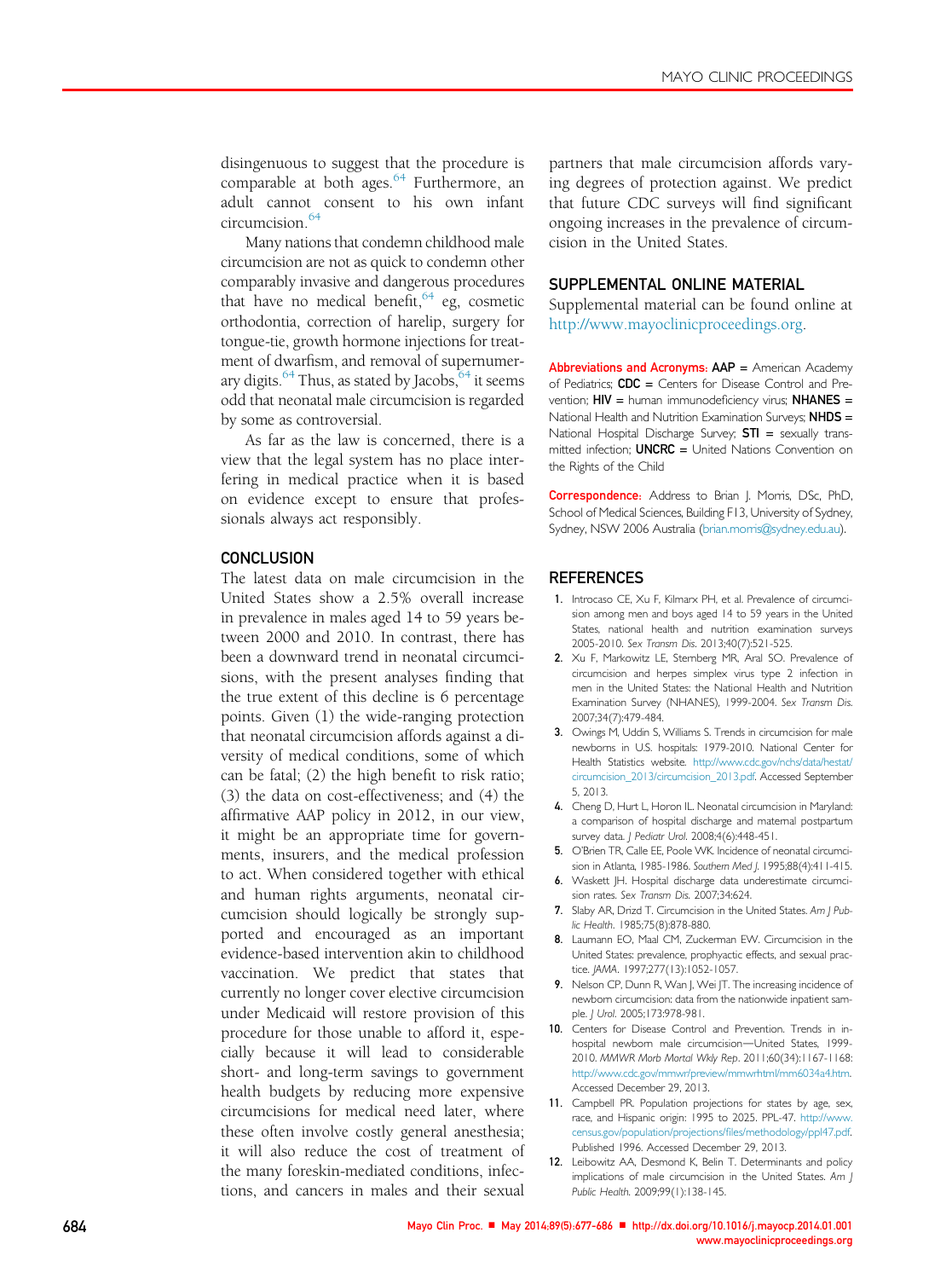- 13. Morris BJ, Bailis SA, Waskett JH, et al. Medicaid coverage of newborn circumcision: a health parity right of the poor. Am J Public Health. 2009;99(6):969-971.
- 14. American Academy of Pediatrics Task Force on Circumcision. Circumcision policy statement. Pediatrics. 2012;130(3):e756 e785.
- 15. Morris BJ, Wodak AD, Mindel A, et al. Infant male circumcision: an evidence-based policy statement. Open J Prevent Med. 2012; 2(1):79-82.
- 16. Morris BJ, Waskett JH, Banerjee J, et al. A "snip" in time: what is the best age to circumcise? BMC Pediatr. 2012;12:20.
- 17. Morris BJ, Wiswell TE. Circumcision and lifetime risk of urinary tract infections: a systematic review and meta-analysis. J Urol. 2013;189(6):2118-2124.
- 18. Zorc JJ, Kiddoo DA, Shaw KN. Diagnosis and management of pediatric urinary tract infections. Clin Microbiol Rev. 2005; 18(2):417-422.
- 19. Rushton HG, Majd M. Dimercaptosuccinic acid renal scintigraphy for the evaluation of pyelonephritis and scarring: a review of experimental and clinical studies. J Urol. 1992;148(5, pt 2): 1726-1732.
- 20. Rushton HG. Urinary tract infections in children: epidemiology, evaluation, and management. Pediatr Clin North Am. 1997;44(5): 1133-1169.
- 21. Elder JS. Urinary tract infections. In: Kligeman RM, Behrman RE, Jenson HB, Stanton BF, eds. Textbook of Pediatrics. 18th ed. Philadelphia, PA: Saunders Elsevier; 2007:2223-2228.
- 22. Jacobson SH, Eklof O, Eriksson CG, et al. Development of hypertension and uraemia after pyelonephritis in childhood: 27 year follow up. BMJ. 1989;299(6701):703-706.
- 23. Richters J, Smith AM, de Visser RO, et al. Circumcision in Australia: prevalence and effects on sexual health. Int J STD AIDS. 2006;17(8):547-554.
- 24. Wright JL, Lin DW, Stanford JL. Circumcision and the risk of prostate cancer. Cancer. 2012;118(18):4437-4443.
- 25. Morris BJ, Waskett J, Bailis SA. Case number and the financial impact of circumcision in reducing prostate cancer. BJU Int. 2007;100(1):5-6.
- 26. Morris BJ, Gray RH, Castellsague X, et al. The strong protection afforded by circumcision against cancer of the penis. Adv Urol. 2011;2011:812368.
- 27. Morris BJ, Waskett JH. Circumcision reduces prostate cancer risk. Asian Pacific J Androl. 2012;14(5):661-662.
- 28. Morris BJ. Why circumcision is a biomedical imperative for the 21st century. BioEssays. 2007;29(11):1147-1158.
- 29. Tobian AAR, Serwadda D, Quinn TC, et al. Male circumcision for the prevention of HSV-2 and HPV infections and syphilis. N Engl J Med. 2009;360(13):1298-1309.
- 30. Auvert B, Sobngwi-Tambekou J, Cutler E, et al. Effect of male circumcision on the prevalence of high-risk human papillomavirus in young men: results of a randomized controlled trial conducted in Orange Farm, South Africa. J Infect Dis. 2009; 199(1):14-19.
- 31. Castellsagué X, Bosch FX, Munoz N, et al. Male circumcision, penile human papillomavirus infection, and cervical cancer in female partners. N Engl J Med. 2002;346(15):1105-1112.
- 32. Miralles-Guri C, Bruni L, Cubilla AL, et al. Human papillomavirus prevalence and type distribution in penile carcinoma. J Clin Pathol. 2009;62(10):870-878.
- 33. Albero G, Castellsagué X, Giuliano AR, Bosch FX. Male circumcision and genital human papillomavirus: a systematic review and meta-analysis. Sex Transm Dis. 2012;39(2):104-113.
- 34. Sobngwi-Tambekou J, Taljaard D, Lissouba P, et al. Effect of HSV-2 serostatus on acquisition of HIV by young men: results of a longitudinal study in Orange Farm, South Africa. J Infect Dis. 2009;199(7):958-964.
- 35. Tobian AAR, Charvat B, Ssempijja V, et al. Factors associated with the prevalence and incidence of herpes simplex virus type 2 infection among men in Rakai, Uganda. J Infect Dis. 2009;199(7):945-949.
- 36. Weiss HA, Thomas SL, Munabi SK, Hayes RJ. Male circumcision and risk of syphilis, chancroid, and genital herpes: a systematic review and meta-analysis. Sex Transm Infect. 2006; 82(2):101-109.
- 37. Gray RH, Serwadda D, Tobian AAR, et al. Effects of genital ulcer disease and herpes simplex virus type 2 on the efficacy of male circumcision for HIV prevention: analyses from the Rakai trials. PLoS Med. 2009;6(11):e1000187.
- 38. Sobngwi-Tambekou J, Taljaard D, Nieuwoudt M, et al. Male circumcision and Neisseria gonorrhoeae, Chlamydia trachomatis, and Trichomonas vaginalis: observations in the aftermath of a randomised controlled trial for HIV prevention. Sex Transm Infect. 2009;85(2):116-120.
- 39. Mehta SD, Gaydos C, Maclean I, et al. The effect of medical male circumcision on urogenital Mycoplasma genitalium among men in Kisumu, Kenya. Sex Transm Dis. 2012;39(4):276-280.
- 40. Siegfried N, Muller M, Deeks JJ, Volmink J. Male circumcision for prevention of heterosexual acquisition of HIV in men. Cochrane Database Syst Rev. 2009;(2):CD003362. http://dx.doi.org/10. 1002/14651858.CD003362.pub2.
- 41. Weiss HA, Halperin D, Bailey RC, et al. Male circumcision for HIV prevention: from evidence to action [review]? AIDS. 2008;22(5):567-574.
- 42. Sansom SL, Prabhu VS, Hutchinson AB, et al. Cost-effectiveness of newborn circumcision in reducing lifetime HIV risk among U. S. males. PLoS One. 2010;5(1):e8723.
- 43. Morris BJ, Bailey RC, Klausner JD, et al. Review: a critical evaluation of arguments opposing male circumcision for HIV prevention in developed countries. AIDS Care. 2012;24(12): 1565-1575.
- 44. Bosch FX, Albero G, Castellsagué X. Male circumcision, human papillomavirus and cervical cancer: from evidence to intervention. J Fam Plann Reprod Health Care. 2009;35(1):5-7.
- 45. Castellsagué X, Peeling RW, Franceschi S, et al. Chlamydia trachomatis infection in female partners of circumcised and uncircumcised adult men. Am J Epidemiol. 2005;162(9):907-916.
- 46. Cherpes TL, Meyne LA, Krohn MA, Hiller SL. Risk factors for infection with herpes simplex virus type 2: role of smoking, douching, uncircumcised males, and vaginal flora. Sex Transm Dis. 2003;30(5):405-410.
- 47. Gray RH, Kigozi G, Serwadda D, et al. The effects of male circumcision on female partners' genital tract symptoms and vaginal infections in a randomized trial in Rakai, Uganda. Am J Obstet Gynecol. 2009;200(1):e1-e7.
- 48. Harbour R, Miller J. A new system for grading recommendations in evidence based guidelines. BMJ. 2001;323(7308):334-336.
- 49. Wiswell TE, Geschke DW. Risks from circumcision during the first month of life compared with those for uncircumcised boys. Pediatrics. 1989;83(6):1011-1015.
- 50. Ben Chaim J, Livne PM, Binyamini J, et al. Complications of circumcision in Israel: a one year multicenter survey. Isr Med Assoc J. 2005;7(6):368-370.
- 51. Tobian AA, Gray RH. The medical benefits of male circumcision. JAMA. 2011;306(13):1479-1480.
- 52. Kacker S, Frick KD, Gaydos CA, Tobian AA. Costs and effectiveness of neonatal male circumcision. Arch Pediatr Adolesc Med. 2012;166(10):910-918.
- 53. Morris BJ, Mindel A, Tobian AAR, et al. Should male circumcision be advocated for genital cancer prevention? Asian Pacific J Cancer Prevent. 2012;13(9):4839-4842.
- 54. Andrews AL, Lazenby GB, Unal ER, Simpson KN. The cost of medicaid savings: the potential detrimental public health impact of neonatal circumcision defunding. Infect Dis Obstet Gynecol. 2012;2012:540295.
- 55. Ortenberg J, Roth CC. Projected financial impact of noncoverage of elective circumcision by Louisiana Medicaid in boys 0-5 years old. J Urol. 2013;190(4 suppl):1540-1544.
- 56. Gutwein LG, Alvarez JF, Gutwein JL, et al. Allocation of healthcare dollars: analysis of nonneonatal circumcisions in Florida. Am Surg. 2013;79(9):865-869.